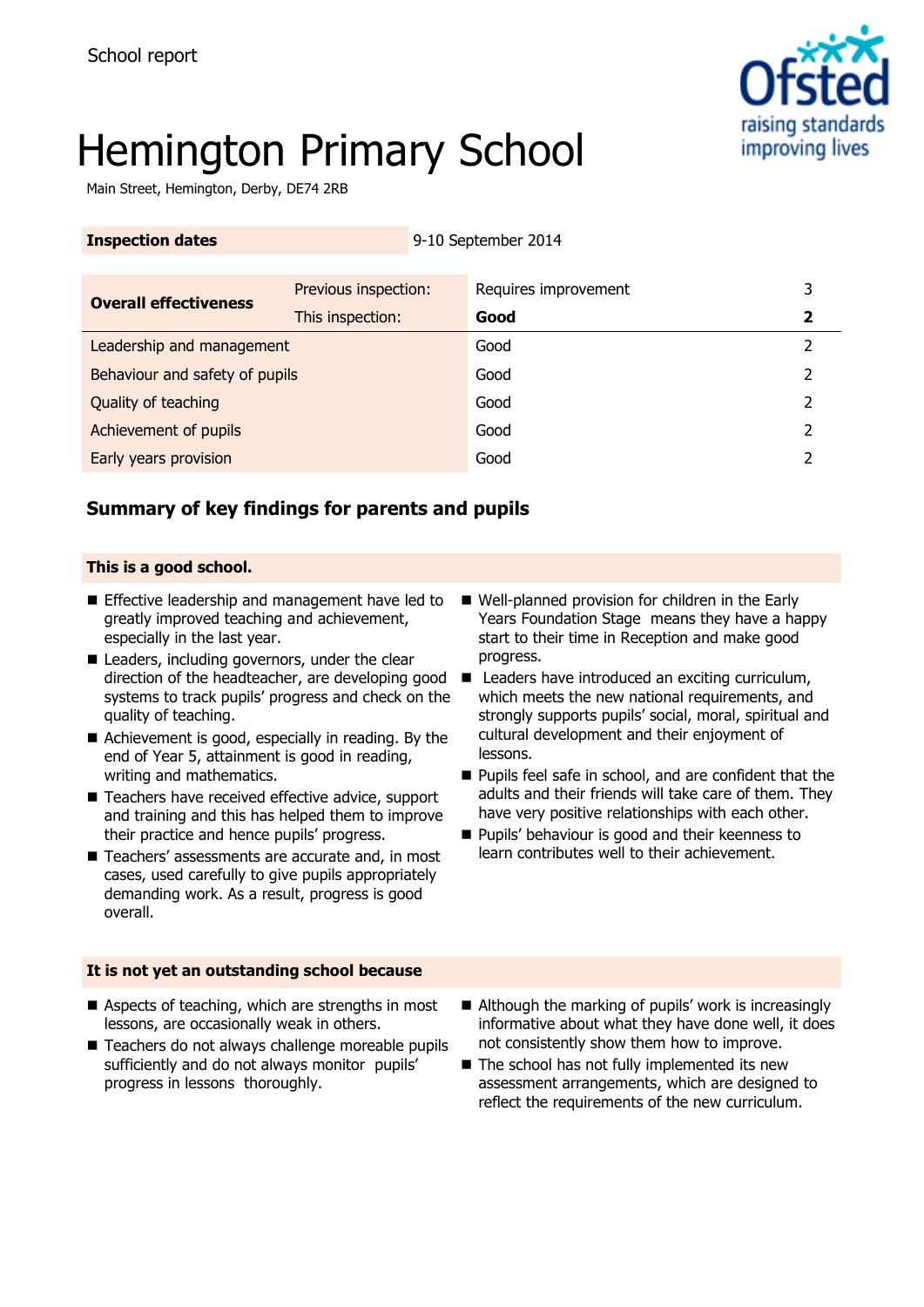#### **Information about this inspection**

- $\blacksquare$  The inspector observed substantial parts of seven lessons, two as joint observations with the headteacher. The inspector and headteacher also made briefer visits to three lessons during a 'learning walk' to observe the breadth of the curriculum.
- The inspector had discussions with groups of pupils from Years 3, 4 and 5, with staff and with representatives of the governing body. The inspector also chatted informally to many pupils, and heard several pupils in Years 1 and 5 reading. A representative of the local authority discussed the school's effectiveness with the inspector.
- The inspector took note of 29 replies to the online survey, Parent View, and reviewed the school's own analysis of a survey of parental views undertaken. Replies to a questionnaire for staff were also considered.
- A range of documentation was examined, including the school's self-evaluation, results of assessments and information about keeping pupils safe.
- Samples of pupils' work from the last twelve months were scrutinised.

#### **Inspection team**

Steven Hill, Lead inspector and a set of Additional Inspector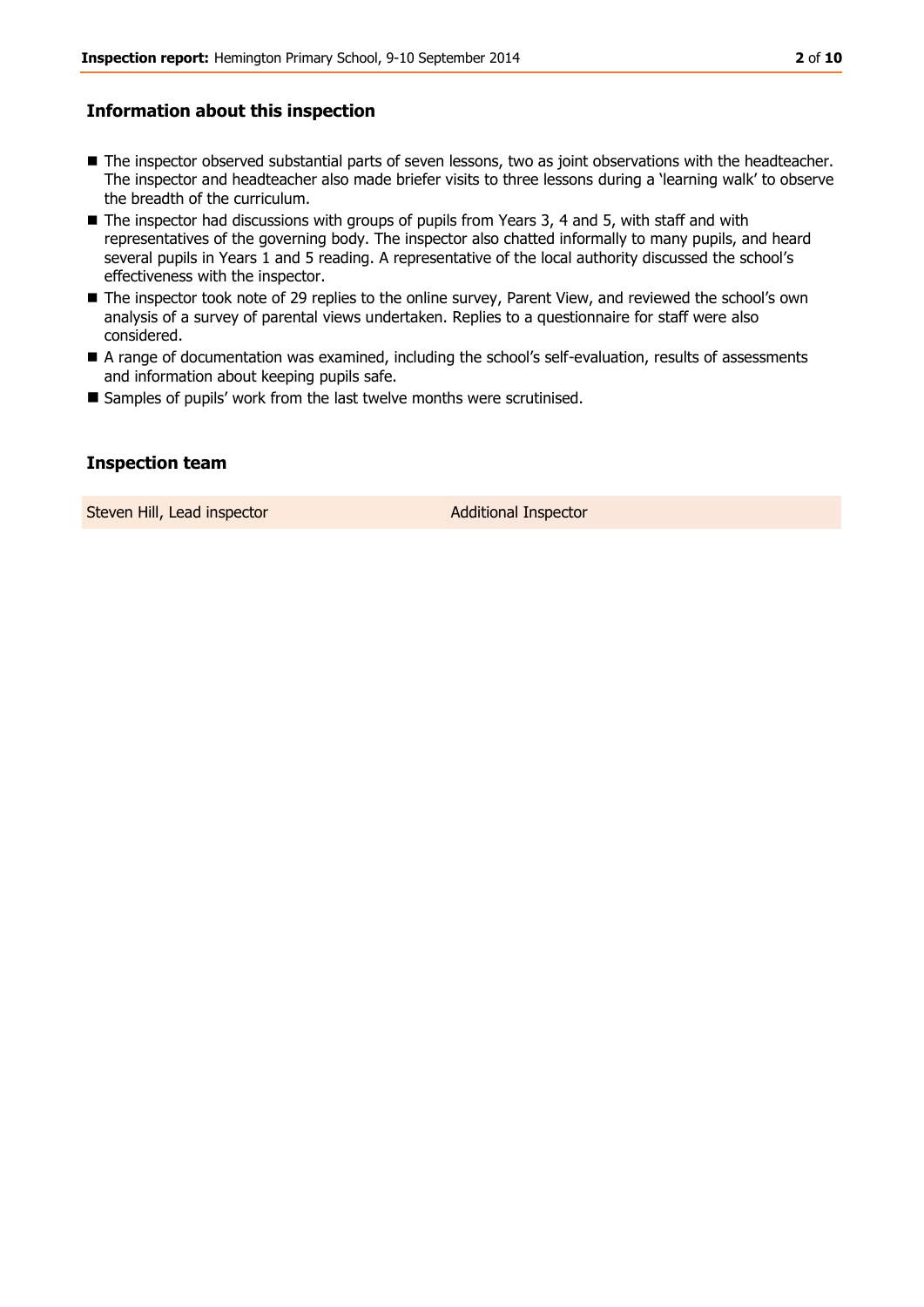## **Full report**

#### **Information about this school**

- $\blacksquare$  The school is much smaller than most primary schools.
- There are three mixed-age classes, comprising a class of Reception children working with Year 1, a class of Year 2 and Year 3 pupils and a class of Year 4 and 5 pupils. There are no pupils in Year 6. All local schools send their children to the nearby college at the end of Year 5.
- Almost all the pupils are White British. None speaks English as an additional language.
- $\blacksquare$  No pupils are supported by a statement of special educational needs or education, health or care plans.
- The proportion of disadvantaged pupils who are eligible for the pupil premium is below average. The pupil premium is extra funding provided to support the education of pupils who are known to be eligible for free school meals, or who are (or have been) looked after by the local authority.
- The school runs a daily breakfast club for its own pupils.
- **There have been considerable changes in staffing since the last inspection.**

#### **What does the school need to do to improve further?**

- **Improve teaching, so that achievement is outstanding, by ensuring that teachers consistently:** 
	- make regular checks on the progress of pupils in lessons and provide timely help to any who are confused
	- provide work for all pupils, particularly the more able, that challenges them to achieve even higher standards
	- mark pupils' work so that they are shown clearly how to improve, and ensure that pupils act on their teachers' advice.
- Implement the new assessment systems as planned, continue to monitor the progress of individuals and groups and provide support to those who need it.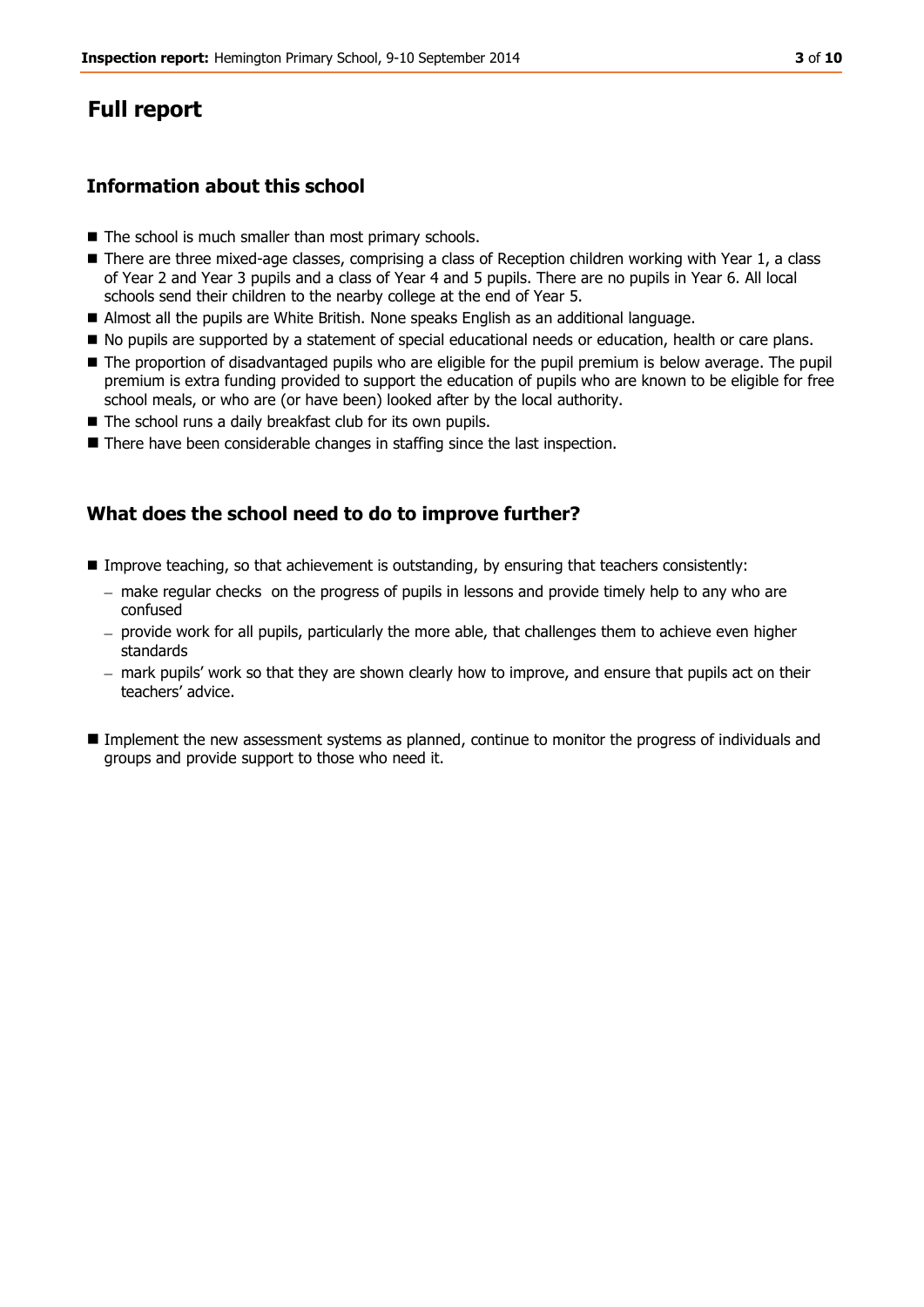## **Inspection judgements**

#### **The leadership and management** are good

- Since the last inspection, the headteacher has put together a new team who are working increasingly effectively together. They are strongly focused on the welfare and achievement of pupils and on ensuring that each individual makes good progress. A strong sense of common purpose has been successfully established by the headteacher, so that even when she was absent for a prolonged period, colleagues continued to make improvements.
- **E** Leaders have made extensive and effective use of the expertise in the local authority and worked collaboratively with other local schools to help it to develop. In particular, staff have worked with colleagues to check that their assessments of pupils' attainment are accurate and reliable.
- **Leaders have worked effectively to improve the reliability of teachers' assessments and this has driven the** improvements in teaching and progress. Assessment is now used much more accurately to check pupils' achievement and to provide extra help to any individual pupils who are in danger of falling behind.
- The school has developed a new assessment system, linked to the new national curriculum, and is well on its way to implementing it. It has not yet finalised details of how results can be organised and managed or decided how best to track and support the learning of different groups, such as those who are more able, as effectively as the previous system did. The school has rightly made this a priority.
- **Teachers with additional responsibility have undertaken regular monitoring of teaching. This has enabled** them to give staff clear advice, which has helped them improve their practice. Staff work together extremely well to share expertise and to raise standards. The information gained is used to set targets for teachers and provide any extra training needed. Leaders ensure that arrangements to check the performance of teachers are used well to reward good performance and address any issues.
- The school's leadership, including the governing body, now has a much clearer understanding of its own role than at the last inspection. This has enabled it to address issues, build on strengths,improve provision for pupils and so raise their achievement.
- The curriculum has been made more interesting and exciting for pupils over the last two years, and staff have now incorporated the changes required by the new national curriculum, without losing the elements that pupils say make learning 'fun'. There is a good balance between subjects, with a proper emphasis given to reading, writing and mathematics. Provision strongly supports pupils' spiritual, moral, social and cultural development. This ensures pupils develop a clear sense of values and consistently show respect and consideration for others. Pupils are well prepared for life in modern Britain.
- All three class teachers in the school undertake leadership roles and contribute well as a team to monitoring the school's effectiveness. Their work in supporting the headteacher in driving improvements shows the school is well placed to continue to get better.
- Safeguarding procedures meet national requirements, and pupils and parents overwhelming say that the school is a safe and friendly environment.
- $\blacksquare$  The support from the local authority in the last two years has been very effective. Expertise has been provided to help the school make improvements, particularly in assessing pupils' progress. In addition, the local authority has funded much-needed improvements to the accommodation for the Early Years Foundation Stage, with positive effects on pupils' experiences.

#### ■ The governance of the school:

- The governing body has greatly increased its effectiveness since the last inspection. Governors undertake their statutory duties conscientiously. They have ensured that the school has responded well to the challenges posed by the new curriculum and the implications for assessment, and make sure that key values such as tolerance and understanding of the beliefs of others are carefully promoted.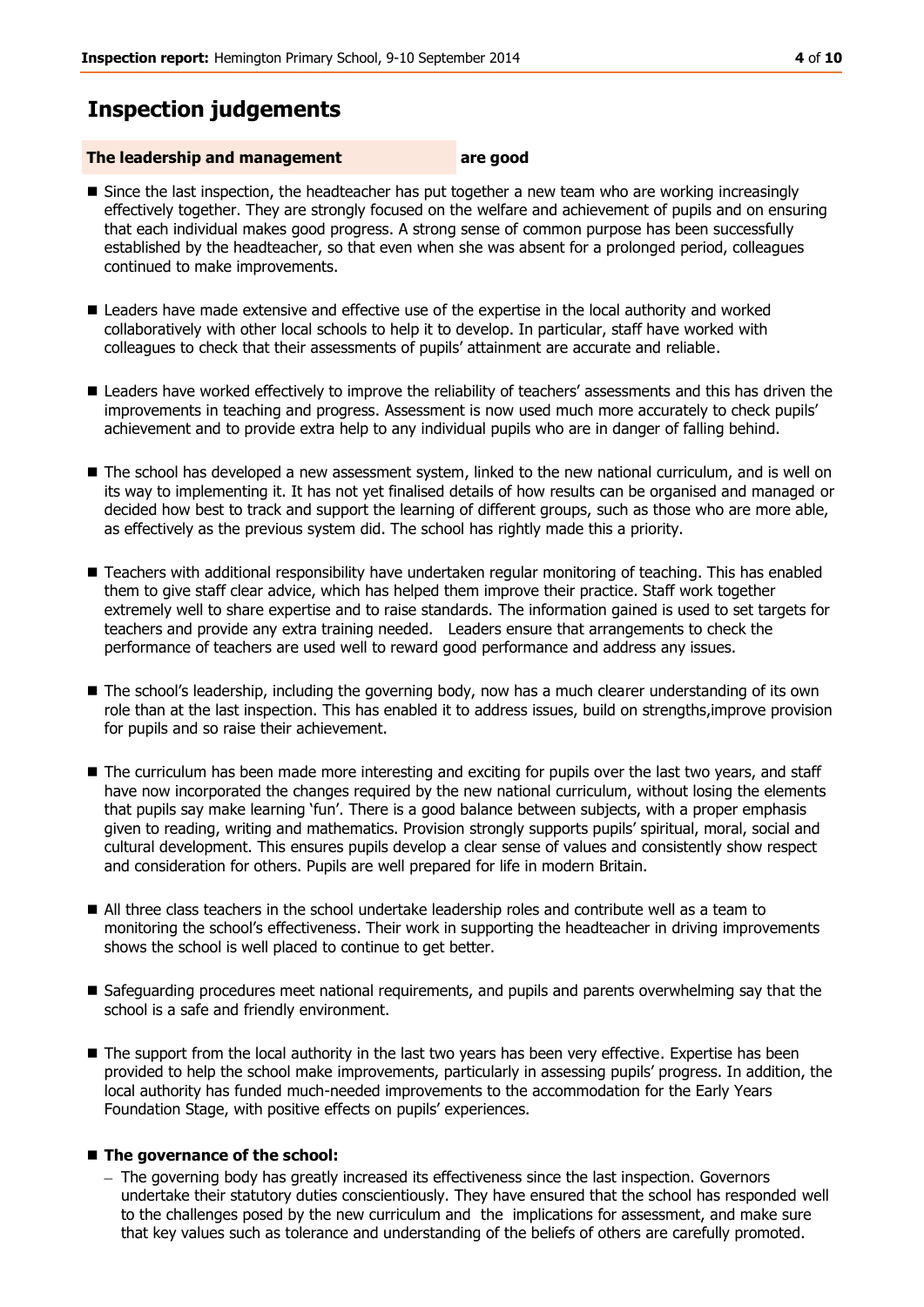- New procedures have given governors a very good insight into the school's strengths and weaknesses. and improved their use of data to check on pupils' progress. This enables them to challenge the school's leaders effectively, and support them in making improvements. Governors ensure the arrangements for the performance management of staff, including the headteacher, meet requirements.
- Money is spent thoughtfully and the impact of spending decisions checked carefully. For example, the pupil premium money has been spent on academic support that is carefully matched to the needs of eligible pupils. Governors are fully aware of the impact of this on individual achievement. The funding has also been spent effectively on helping ensure that these pupils' attendance has risen, and that they can all take a full part in different aspects of school life.
- Funding to support pupils' involvement in sports has been used well to provide new and wider experiences for pupils, and to extend staff expertise, so that provision continues to improve in the longer term.

#### **The behaviour and safety of pupils are good**

- The behaviour of pupils is good. Their good spiritual, moral, social and cultural development has a marked impact on this. Pupils understand the need for rules and follow them conscientiously. Behaviour in lessons is often impeccable and this, together with their good concentration, helps them make good progress. Parents, staff, governors and pupils themselves are very positive about behaviour in the school.
- Pupils are very keen to learn, work hard in class and persist with a task even if it is difficult. They are interested in their learning and think carefully about their work. They have excellent collaborative skills and, from Reception onwards, are able to discuss their work together sensibly,, share materials and reach decisions amicably.
- **Pupils' positive relationships with each other, as well as with adults, promote a positive ethos in the** school. Pupils are thoughtful and mindful of the needs of others. They feel it is their responsibility to look after each other and show concern and care if anyone is upset. Older pupils recognise how important it is for them to be good role models for younger children.
- Boys and girls from different age-groups and backgrounds get along well and play and work together happily. Pupils are tolerant of each other's foibles, like to see that everyone is included in activities and respect each other's views and feelings.
- The school's work to keep pupils safe and secure is good. Pupils feel safe and happy in school, enjoying both their social interactions and their lessons. They have a good understanding of keeping safe in different situations, and discuss safety issues animatedly, when talking about the dangers of fire, for example.
- **Pupils have a good understanding of bullying, including cyber-bullying for example, and distinguish** sensibly between this and other misbehaviour. They say that there is occasionally 'naughty' behaviour, but say this never develops into bullying. One older pupil said that they all look out for each other so that noone would be allowed to get away with bullying. They emphasised the importance of telling an adult if they were worried about things, and were confident that issues would be dealt with quickly.
- Attendance has gone up recently to be above average, and pupils value the recognition they receive for good attendance. Their enjoyment of school means they are keen to be there.

#### **The quality of teaching is good**

- **Teaching has improved considerably since the last inspection, and achievement has risen as a result.**
- Teachers manage classes well. Their expectations of pupils' work and behaviour are high, and pupils work hard to fulfil these. Teachers explain ideas clearly, often using practical materials or the interactive whiteboards very effectively to illustrate and clarify key points of learning. Teachers make sure pupils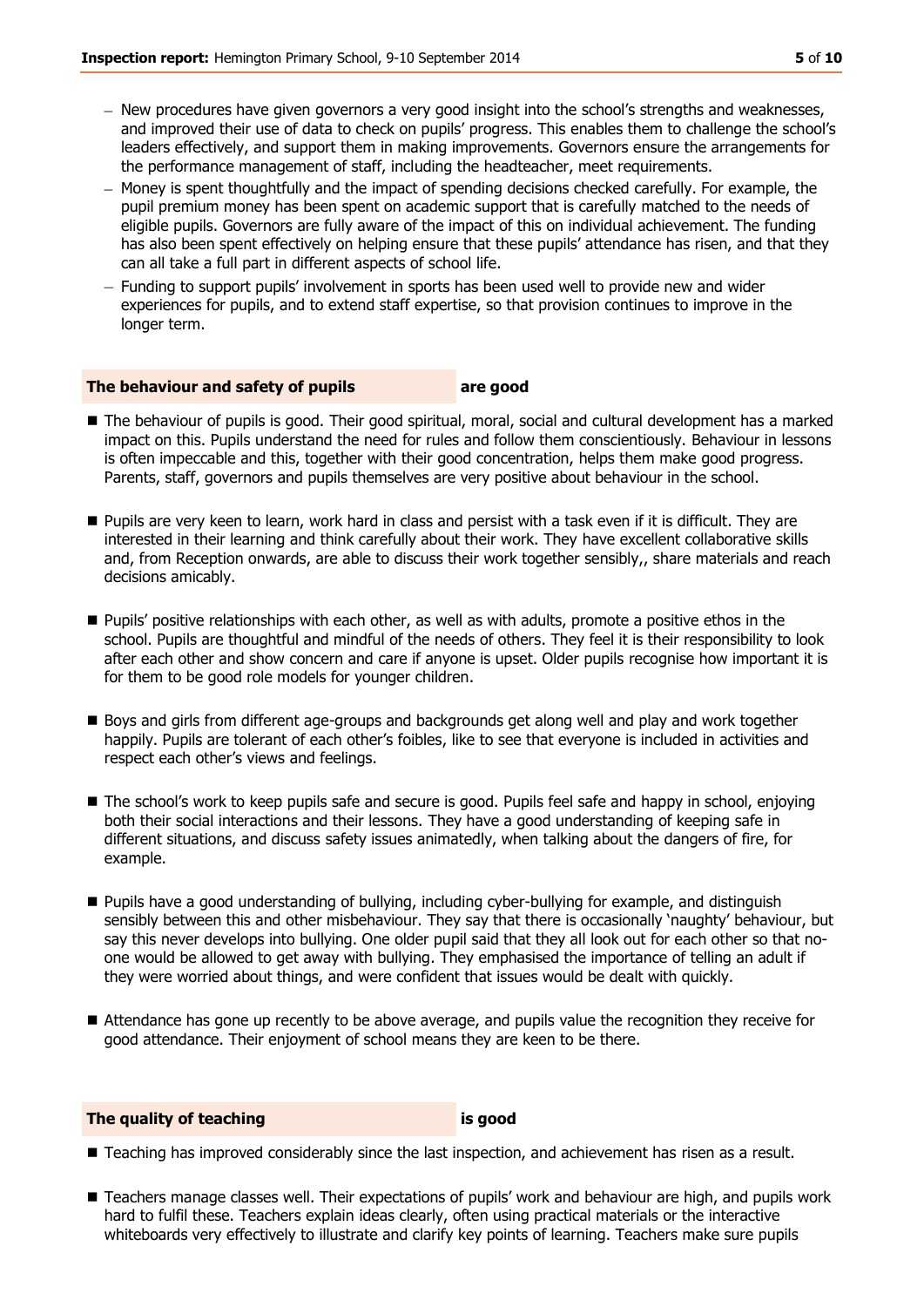understand precisely what each activity is designed to teach them, for example by modelling activities as necessary, so that pupils are clear about what to do and no time is wasted.

- Teachers are very skilled in preparing activities that interest and engage pupils, as well as developing their skills and understanding systematically. This means that pupils are enthusiastic about learning and keen to succeed. Teachers develop pupils' social skills, and their speaking and listening abilities, very well.
- Teachers generally use assessment well to provide work that is neither too easy nor too hard for different groups, so that pupils generally make good progress. However, although the moreable pupils are given harder work, they show in discussion that they are capable of tackling even more difficult tasks. This means thattheir progress is not outstanding.
- Teachers make good use of skilled teaching assistants to help pupils learn and provide good support for pupils who find academic work difficult.. These pupils are given a good mix of challenge and support, and any problems they have are quickly spotted and dealt with.
- All teachers and other adults monitor pupils' progress in lessons, stepping in to help if pupils are 'stuck' or have misunderstood what is wanted, but the effectiveness of their interventions varies. Occasionally, particularly if there is just one adult in the room, misunderstandings are not picked up quickly enough, so progress is not as good as it could be. Pupils' mistakes are not always identified or corrected, and the moreable are sometimes allowed to 'coast' and are not always moved on to the harder work they are capable of.
- The quality of the marking of pupils' written work is inconsistent. All teachers acknowledge and praise what has been done well, and point out what elements of work are weaker. In the best practice, pupils are given clear advice for their next piece of work, asked to consider questions about how current work could be better, or given extra practice todevelop their understanding. However, this is not always the case, and pupils do not always respond to the advice they have been given. The school has identified this issue and staff are working together to ensure that marking is consistently effective.

#### **The achievement of pupils is good**

- Achievement has improved since the last inspection, and all pupils now make good progress. The school's assessments show that fluctuations and inconsistencies between classes and between subjects have largely been eliminated.
- The achievement of the mostable pupils varies. They make good progress overall but, occasionally, are not challenged sufficiently by the work they are set. Consequently, their attainment, whilst good, is seldom outstanding.
- . On the whole, children enter the Reception class with attainment that is broadly typical for their age, but this varies from year to year and between individuals. Last year's intake, for example, all made good progress from their individual starting points but overall results were slightly below the national average.
- **Pupils are making good progress in phonics (how the letters in words represent different sounds) and** pupils did well in the most recent national check of their phonic knowledge.
- **Results of national assessments at the end of Key Stage 1 have fluctuated over time but have generally** been average or above. However, school leaders identified some inaccuracies in previous results,which . made it difficult for the school to keep an accurate check on pupils' progress as they moved through the school. Leaders worked closely with the local authority and other schools to rectify this issue and now have a clearer understanding of pupils' starting points. 'Year 2 results in 2014 were stronger in reading than in mathematics but broadly average overall. This represents good progress during Year 2.
- Pupils' attainment at the end of Year 5 last year was above what is typical for their age. Work in their books shows they made good progress across the year in writing and mathematics, for example, many reaching standards that would be typical of pupils a year older. The school's own tracking shows that this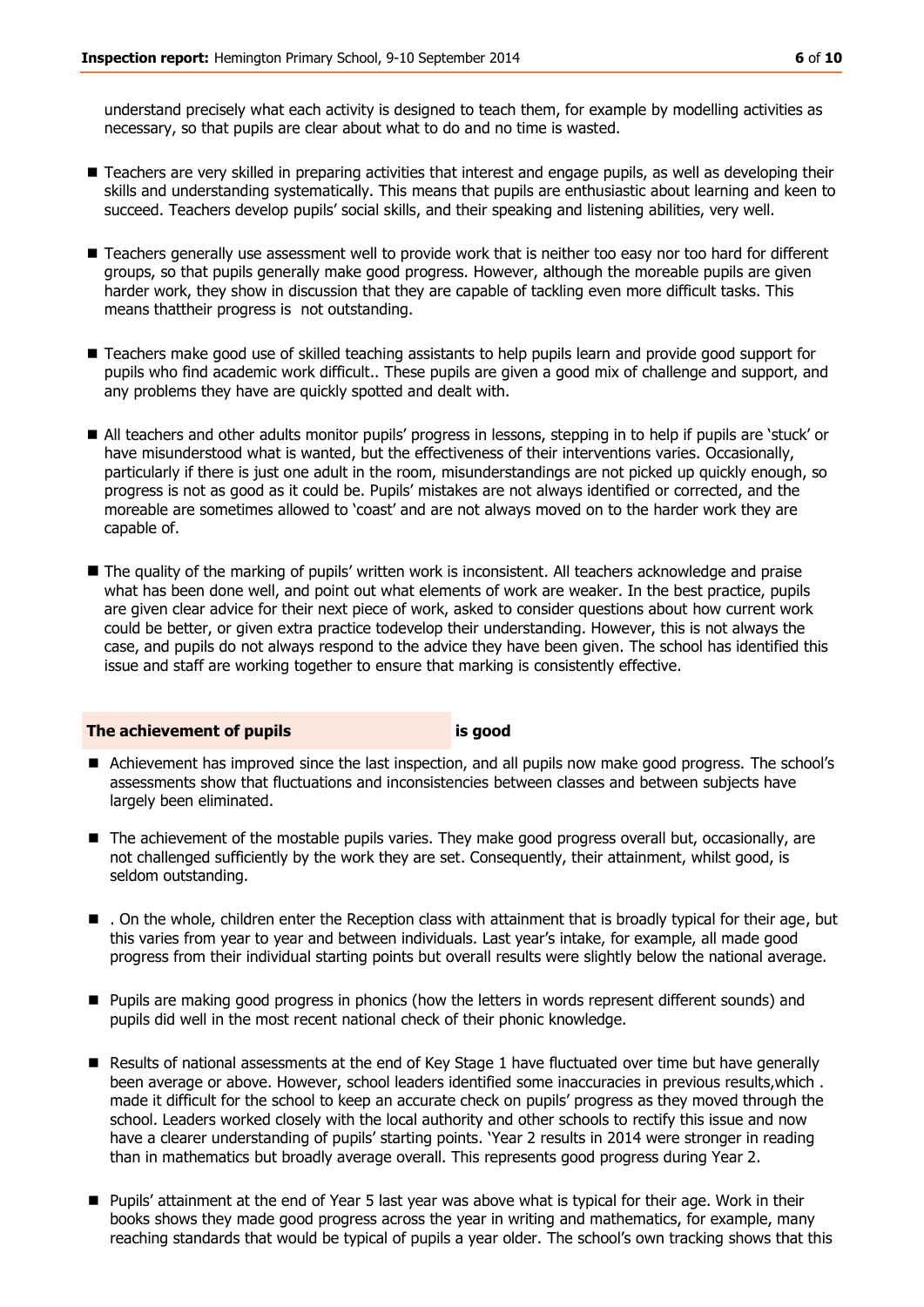year group made good progress last year, as did pupils in Years 3 and 4.

- By Year 5, pupils are competent, regular and keen readers, who display clear individual preferences for what they like to read. They make good use of their writing skills, in particular, in a range of subjects.
- **Disabled pupils and those with special educational needs make good progress in the light of their specific** difficulties and their starting points. A programme of work, and extra help tailored to their specific needs, ensures that they are able to make good gains in their knowledge and understanding across the school.
- The very small number of pupils entitled to support from the pupil premium (more than half of whom currently have special educational needs) make good progress.. There were no such pupils in Year 2 last year and there is therefore no data available to show how well they are attaining relative to other pupils, either in the school or nationally.
- The work on display shows that pupils do well in a range of subjects. Their models of the Wooden Horse, for example, show good skills in design and technology. Music is a strength. Pupils' singing is of good quality, and those in the eldest class showed good skills when performing with a range of percussion instruments during the inspection. Year 5 pupils report that they enjoyed the chance to play ukuleles last year, and are all looking forward to the opportunity to learn the clarinet this year.
- Pupils are keen on sport and take part with enthusiasm. Leaders have used sports funding well to improve the quality of teaching and to increase opportunities for pupils to take part in sport, even though the school lacks a hall or a playing field.

#### **The early years provision is good**

- Leadership in the Early Years setting is good. This ensures children feel safe and secure and settle quickly into the school's routines. Last year, the provision was largely managed by the headteacher as the class teacher was new. She is now taking over the bulk of the work for leading the provision. This is being done efficiently.
- **Provision is good so that children, including disabled pupils and those who have special educational needs,** make good progress. The adults are skilled in ensuring that, within the context of accommodation shared with Year 1, the youngest children get their full entitlement, and benefit from the example of their older classmates.
- The provision shares many of the strengths of the rest of the school. Children settle quickly and happily into the setting and its routines, and this is helped by the care and consideration shown to them by older pupils. They enjoy the many and varied activities provided, sometimes as a group and sometimes with the Year 1 children. They have good relationships with the adults and with other children.
- The children are taught well by a teacher and a skilled teaching assistant, who rotate between the two year-groups. The outdoor area is used effectively to extend and enhance children's learning, with adults often linking activities well to what is happening in class. There is a good balance between activities directed by the teacher and those chosen by children.
- Assessment and record keeping are strong and ensure that activities are matched well to children's interests and abilities.
- Good systems are in place to take into account the views of parents and to inform them about how their children are doing.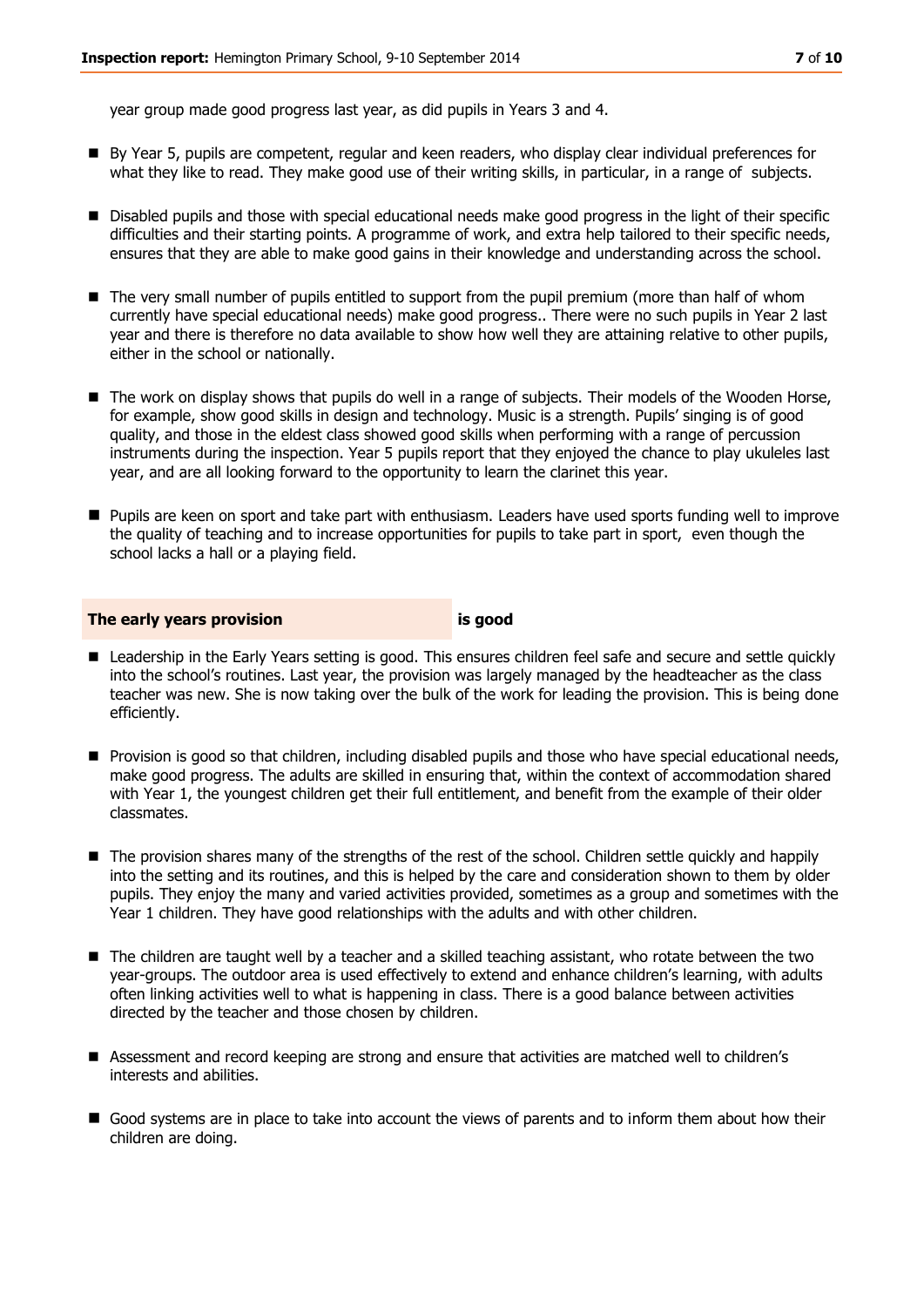## **What inspection judgements mean**

| <b>School</b> |                         |                                                                                                                                                                                                                                                                                                                                                                         |
|---------------|-------------------------|-------------------------------------------------------------------------------------------------------------------------------------------------------------------------------------------------------------------------------------------------------------------------------------------------------------------------------------------------------------------------|
| <b>Grade</b>  | <b>Judgement</b>        | <b>Description</b>                                                                                                                                                                                                                                                                                                                                                      |
| Grade 1       | Outstanding             | An outstanding school is highly effective in delivering outcomes<br>that provide exceptionally well for all its pupils' needs. This ensures<br>that pupils are very well equipped for the next stage of their<br>education, training or employment.                                                                                                                     |
| Grade 2       | Good                    | A good school is effective in delivering outcomes that provide well<br>for all its pupils' needs. Pupils are well prepared for the next stage<br>of their education, training or employment.                                                                                                                                                                            |
| Grade 3       | Requires<br>improvement | A school that requires improvement is not yet a good school, but it<br>is not inadequate. This school will receive a full inspection within<br>24 months from the date of this inspection.                                                                                                                                                                              |
| Grade 4       | Inadequate              | A school that has serious weaknesses is inadequate overall and<br>requires significant improvement but leadership and management<br>are judged to be Grade 3 or better. This school will receive regular<br>monitoring by Ofsted inspectors.                                                                                                                            |
|               |                         | A school that requires special measures is one where the school is<br>failing to give its pupils an acceptable standard of education and<br>the school's leaders, managers or governors have not<br>demonstrated that they have the capacity to secure the necessary<br>improvement in the school. This school will receive regular<br>monitoring by Ofsted inspectors. |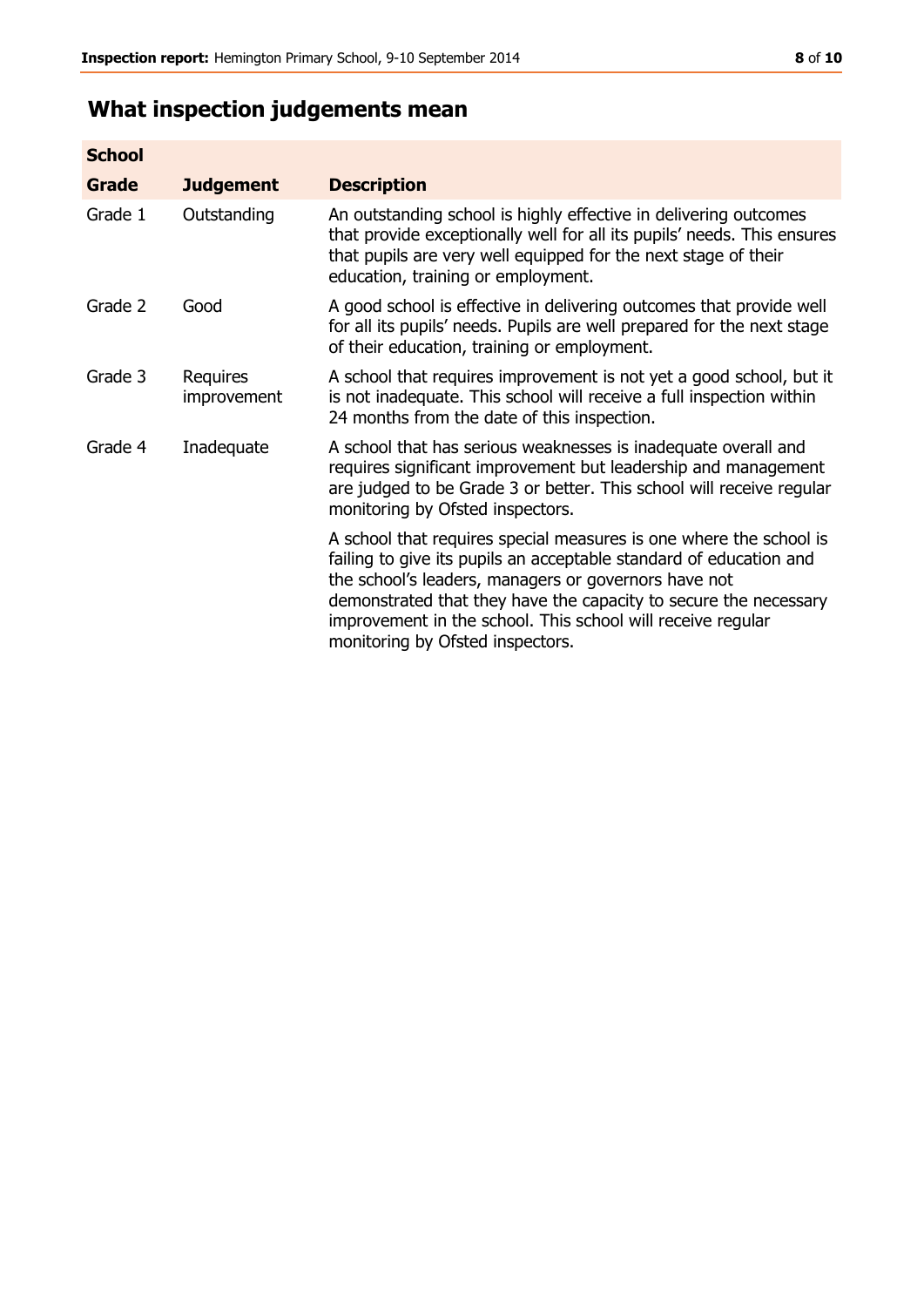## **School details**

| Unique reference number  | 119934         |
|--------------------------|----------------|
| <b>Local authority</b>   | Leicestershire |
| <b>Inspection number</b> | 431606         |

This inspection of the school was carried out under section 5 of the Education Act 2005.

| <b>Type of school</b>                      | Primary                         |
|--------------------------------------------|---------------------------------|
| <b>School category</b>                     | Community                       |
| <b>Age range of pupils</b>                 | $4 - 10$                        |
| <b>Gender of pupils</b>                    | Mixed                           |
| <b>Number of pupils on the school roll</b> | 55                              |
| <b>Appropriate authority</b>               | The governing body              |
| <b>Chair</b>                               | Paul Bourke                     |
| <b>Headteacher</b>                         | Jane Siddons                    |
| Date of previous school inspection         | 11 September 2012               |
| <b>Telephone number</b>                    | 01332 810447                    |
| <b>Fax number</b>                          | 01332 810447                    |
| <b>Email address</b>                       | o.office@hemington.leics.sch.uk |